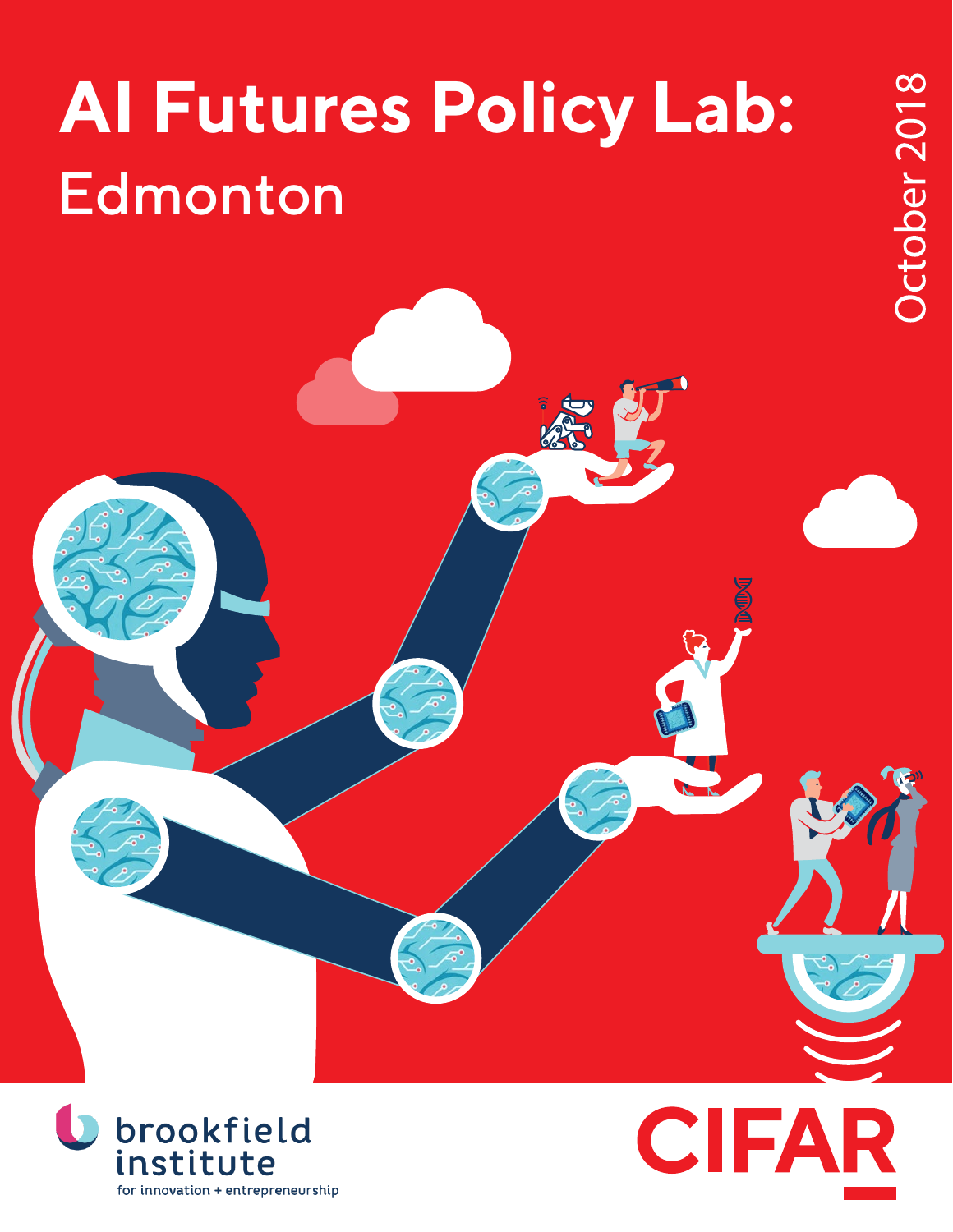# **AUTHOR**



## **SARAH VILLENEUVE**

Policy Assistant

Sarah conducts research under the AI + Society and Innovation + Inclusive Economic Growth work streams. She is a member of the IEEE Global Initiative on Ethics of Autonomous and Intelligent Systems and IEEE Standards Association. She has previously conducted research on algorithmic discrimination, smart-city marginalization, and predictive analytics for governance. Sarah holds a MSc in Data and Society from the London School of Economics and Political Science and a BA in Politics and International Relations from the University of London.

# **ACKNOWLEDGEMENTS**

This engagement is part of a series of workshops hosted by the Brookfield Institute for Innovation + Entrepreneurship (BII+E) and the Canadian Institute for Advanced Research (CIFAR).

CIFAR brings together outstanding researchers from across disciplines and borders to address important challenges facing the world. We support leading edge research with the potential for global impact.

Established in 1982, CIFAR is a Canadian-based, international research institute with nearly 400 fellows, scholars and advisors from 18 countries. In 2017, CIFAR was chosen by the Canadian government to lead the \$125 million Pan-Canadian Artificial Intelligence Strategy.

For more information, visit cifar.ca.





CIFAR

MaRS Centre, West Tower 661 University Ave., Suite 505 , Toronto, ON M5G 1M1

# **CONTRIBUTORS**

Brent Barron, Director, Public Policy, CIFAR Karen Birkemoe, Graphic Designer Gaga Boskovic, Public Policy Associate, CIFAR Meghan Hellstern, Senior Projects Officer, BII+E Heather Russek, Director, Policy Innovation Platform, BII+E Jessica Thomson, Digital Content and Marketing Coordinator, BII+E Erin Warner, Marketing and Communications Specialist, BII+E

The Brookfield Institute for Innovation + Entrepreneurship (BII+E) is an independent and nonpartisan institute, housed within Ryerson University, that is dedicated to making Canada the best country in the world to be an innovator or an entrepreneur.

BII+E supports this mission in three ways: insightful research and analysis; testing, piloting and prototyping projects; and thoughtful policy innovation approaches. These three disciplines/areas of focus reinforce the others, and are supported by a culture of collaboration, community engagement and impactful partnerships.

For more information, visit brookfieldinstitute.ca.





The Brookfield Institute for Innovation  $+$ Entrepreneurship

20 Dundas St. West, Suite 921 Toronto, ON M5G 2C2

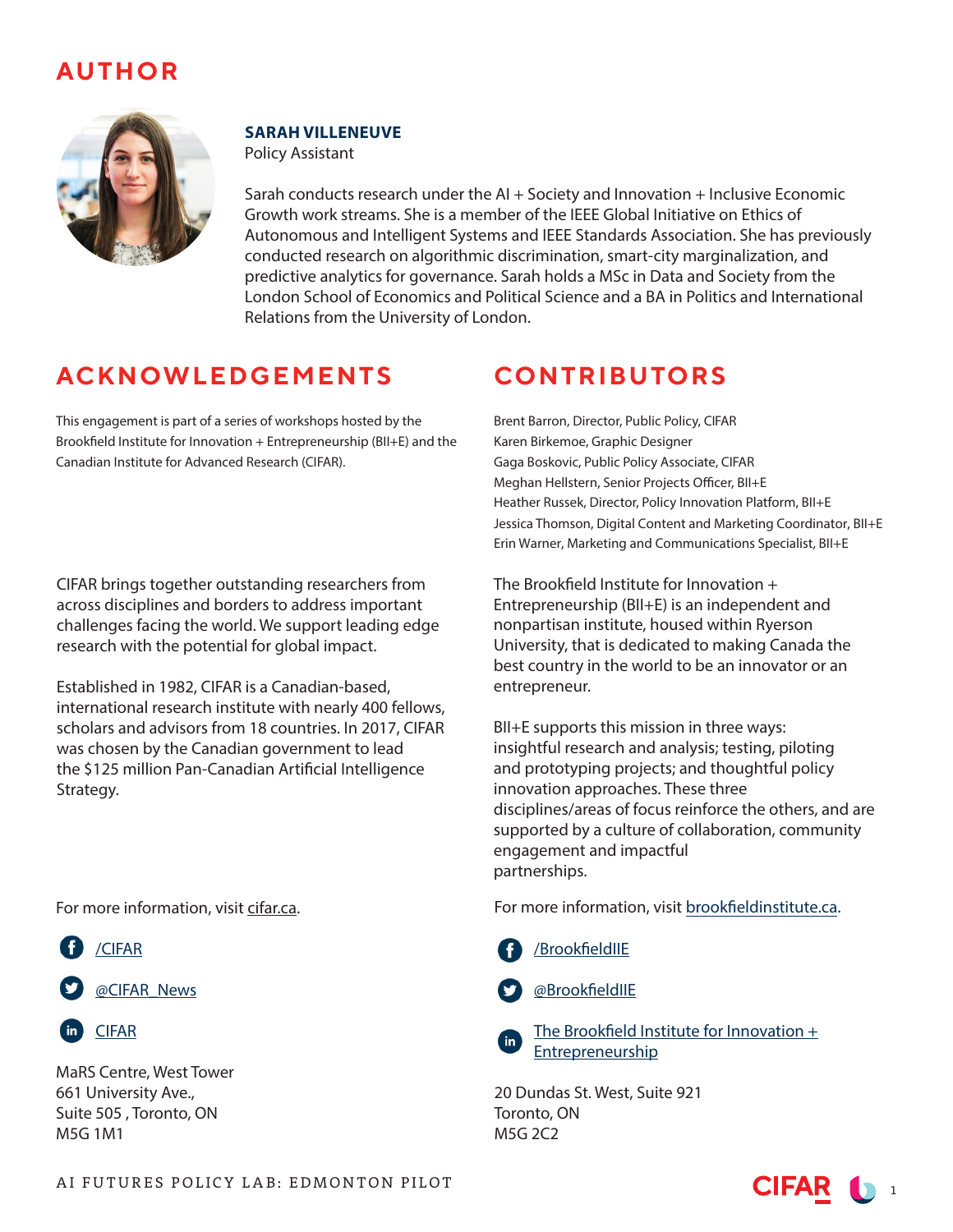# **TABLE OF CONTENTS**

| <b>Case Study Policy Domains</b>                  | 3  |
|---------------------------------------------------|----|
| Housing                                           | 3  |
| Justice                                           | 3  |
| Education                                         | 4  |
| Health                                            | 4  |
| <b>Policy Lab Activities</b>                      | 4  |
| 1. Decolonizing Science + Technology              | 4  |
| 2. The AI Thing from the Future                   | 4  |
| 3. AI 101                                         | 4  |
| 4. Analyzing Current Al Applications              | 5  |
| 5. Examining Al in 2028                           | 5  |
| 6. Taking Action Today                            | 5  |
| <b>Policy Recommendations</b>                     | 5  |
| Domain: Housing                                   | 5  |
| Domain: Justice                                   | 6  |
| Domain: Education                                 | 6  |
| Domain: Health                                    | 7  |
| <b>General Remarks</b>                            | 7  |
| <b>Next Steps</b>                                 | 7  |
| Appendices                                        | 8  |
| Appendix A: Agenda                                | 8  |
| Appendix B: Naborly                               | 9  |
| Appendix C: Smart Developement                    | 9  |
| Appendix D: ROSS Intelligence                     | 10 |
| Appendix E: Summary Judgements                    | 10 |
| Appendix F: Nestor                                | 11 |
| Appendix G: Adaptive Education                    | 11 |
| Appendix H: InnerEye                              | 12 |
| Appendix I: Al-Driven Health Monitoring           | 12 |
| Appendix J: The AI Thing From the Future Key      | 13 |
| Appendix K: The AI Thing From the Future Template | 14 |
| Appendix L: Canvas 1                              | 15 |
| Appendix M: Canvas 2                              | 16 |
| Appendix N: Canvas 3                              | 17 |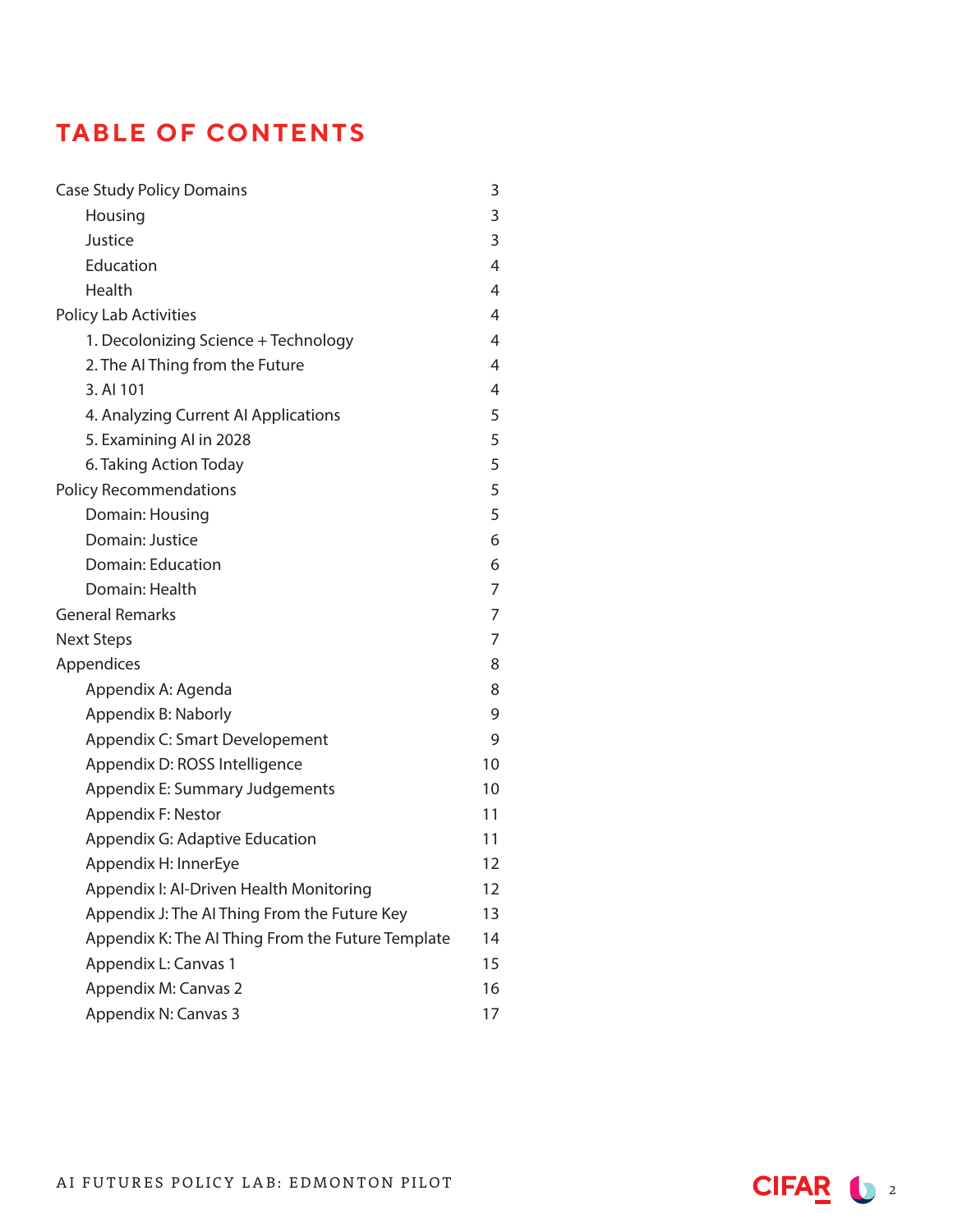In January 2018, CIFAR and the Brookfield Institute<br>for Innovation + Entrepreneurship (BII+E) formed a<br>partnership to design and host five AI Futures Police for Innovation + Entrepreneurship (BII+E) formed a partnership to design and host five AI Futures Policy Labs aimed to generate greater awareness of the longterm implications of AI and build capacity to develop agile AI policy in Canada. The first lab took place on June 25, 2018 in Toronto, with participation from 18 emerging policy leaders.

On September 20, 2018, CIFAR and BII+E hosted the second AI Futures Policy Lab in Edmonton, Alberta. This event brought together 23 emerging policy leaders with the aim to:

- + Build capacity of future public service leaders to understand the policy implications of AI and respond appropriately;
- + Provide policymakers with a direct line of sight into the AI sector: the myths and hype, the evolving state of technological advances, and potential applications;
- + Contribute to early government responses to emerging AI technologies.

To achieve these aims, this lab was designed to raise awareness of the opportunities and challenges associated with current AI capabilities and applications, encourage critical thinking around potential future scenarios, and facilitate the development of policy recommendations. Feedback from the AI Futures Policy Lab Pilot in Toronto was integrated into the design of the Edmonton lab's agenda and content. Rather than focusing on just one potential future scenario throughout the day, participants analyzed a pair of case studies associated with a specific policy domain (i.e. housing, justice, education, and health), one current state example and one potential future scenario. At the end of the day, groups produced and presented policy recommendations related to the two case studies they analyzed throughout the afternoon. The agenda developed for the day is provided in appendix A.

# **CASE STUDY POLICY DOMAINS**

Prior to the lab, four sets of case studies were developed. Each set was associated with a specific domain: housing, legal, education, or health. Participants were organized into groups of 4-5 and assigned a domain.

### HOUSING

AI is impacting the housing sector in multiple ways, from smart-home devices like Nest to intelligent tools that help to curb energy use, and services that even act as the middle-man between landlords and tenants. Advancements in this domain afford residents with potential benefits, but also create challenges regarding privacy and safety in a domestic environment. Within this domain, participants examined Naborly (appendix B), a tenant screening application that generates risk scores to help landlords make smarter letting decisions. They were also presented with a scenario that imagined a future in which a smart-home contractor approached the local municipal government with the proposal of building affordable housing in exchange for the collection of resident data (appendix C).

## JUSTICE

The legal sector is being impacted by recent developments in AI and machine learning capabilities that have enabled applications to automate legal research, due diligence processes, contract review and management practices, and help to predict legal outcomes. Participants within this domain were given the chance to explore the policy impacts of ROSS intelligence (appendix D), an artificially intelligent legal research tool that applies natural language processing to increase lawyer's ability to identify relevant information. This group was then presented with a future scenario in which legal decisions for minor infractions were made by an artificially intelligent agent (appendix E).

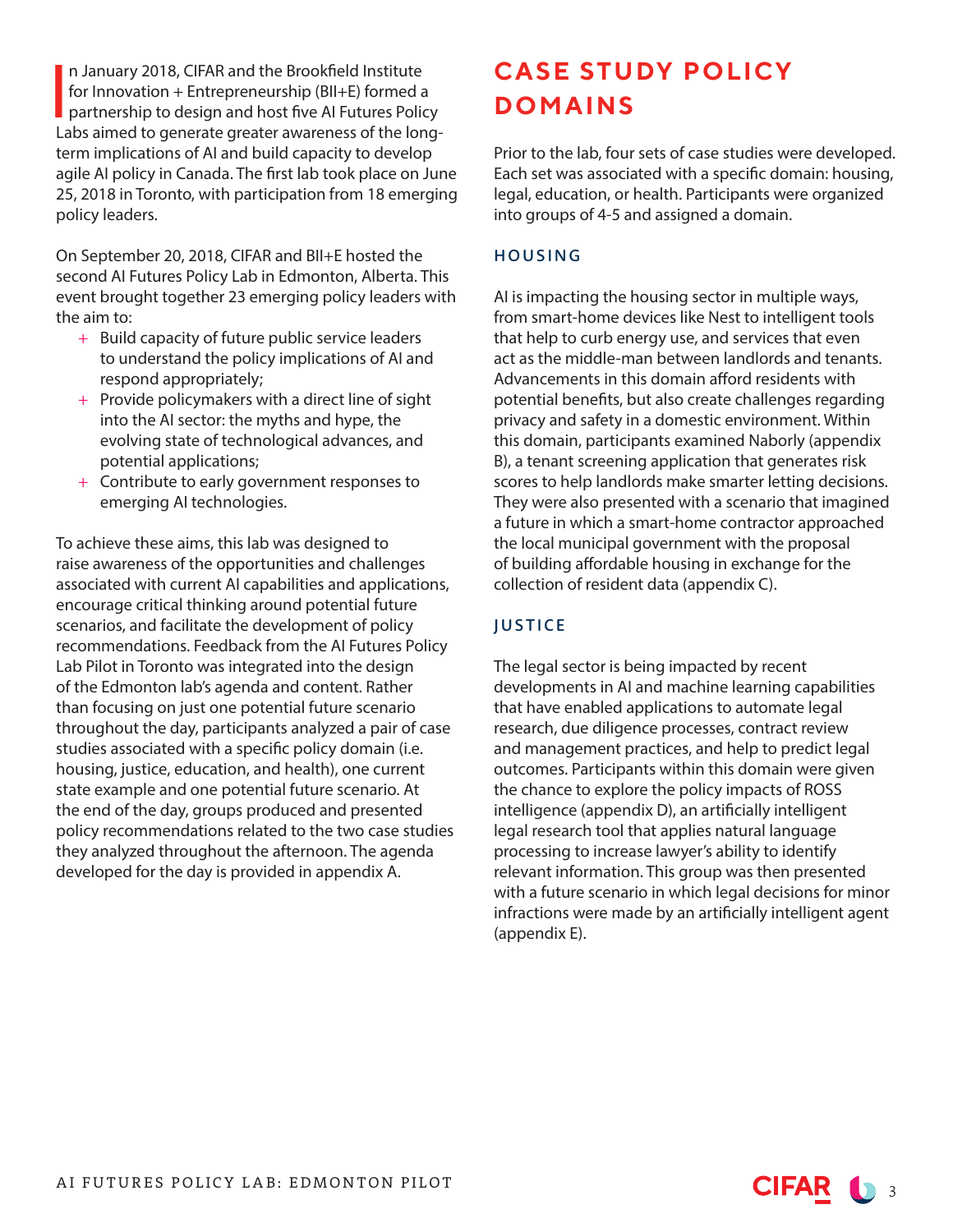#### EDUCATION

There is vast potential for AI to transform education in ways that make learning more accessible, provide personalized curriculum, and support educators in delivering content. Participants in this group analyzed Nestor (appendix F), an artificially intelligence class assistant that uses machine learning algorithms and advanced facial recognition to analyze the attention of students listening to online lectures. This group then examined a future scenario in which intelligent devices and toys are integrated within classrooms to help monitor children's ability to learn, track their progress, and optimize their experiences (appendix G).

#### HEALTH

Advancements in AI capabilities hold enormous opportunities for delivering more efficient health care services in areas such as diagnosis, health monitoring, and treatments. However, this also raises challenges related to patient privacy and discrimination. Participants within this group explored InnerEye (appendix H), a research initiative led by Microsoft that applies computer vision and machine learning algorithms to automatically analyze three-dimensional medical CT (computer tomography) and MR (magnetic resonance) images to identify tumours. The group then explored a future scenario in which an individual's health was constantly monitored by a set of ubiquitous devices and applications that tracked variables such as activity, sleep, speech patterns, expressions, movements, and pulse (appendix I) to proactively diagnose conditions and recommend treatment.



## **POLICY LAB ACTIVITIES**

#### **1. DECOLONIZING SCIENCE + TECHNOLOGY**

The day kicked off with a keynote speech by Dr. Kim TallBear, Canadian Research Chair in Indigenous Peoples, Technoscience, and Environment and Associate Professor in the Faculty of Native Studies at the University of Alberta. Dr. TallBear provided a historical analysis of the objectification of Indigenous peoples in western science and technology discourse. Widening the scope of contemporary inclusion and diversity rhetoric to include indigenous peoples, Dr. TallBear highlighted the need for space within the AI R&D community for Indigenous peoples to participate as collaborators, scientists, developers, and regulators. This session also included a Q+A for participants.

#### 2. THE AI THING FROM THE FUTURE

Following Dr. TallBear's talk, each table of participants played two rounds of *The 'AI' Thing from the Future1* accompanied by a facilitator. The purpose of this activity was to encourage participants to be creative and think beyond the current reality. Each group was then given five cards, each containing a different prompt: *ARC*, to signify what type of future; *terrain*, defining the thematic context or location of the object; *object*, specifying the type of artifact you are focusing on; *mood*, suggesting how you might feel when experiencing this thing; *and AI*, indicating the technological capability or application that needs to be integrated in your future "thing" (appendix J).

Participants were provided with a template (appendix K) to record their ideas. Each participant was asked to individually imagine a future object, or 'thing', utilizing all card prompts. This was followed by an opportunity to share these ideas with the rest of the group.

#### 3. AI 101

Cam Linke, Interim Executive Director of the Alberta Machine Intelligence Institute (AMII), provided an overview of key terms within the AI field, learning techniques, neural networks, recent achievements and current research areas. Participants were given the opportunity to ask clarifying questions. This presentation enabled participants to enter into subsequent discussions with a better awareness of current technical capabilities and applications.



<sup>1</sup> Adapted from Stuart Candy and Jeff Watson (Situation Lab)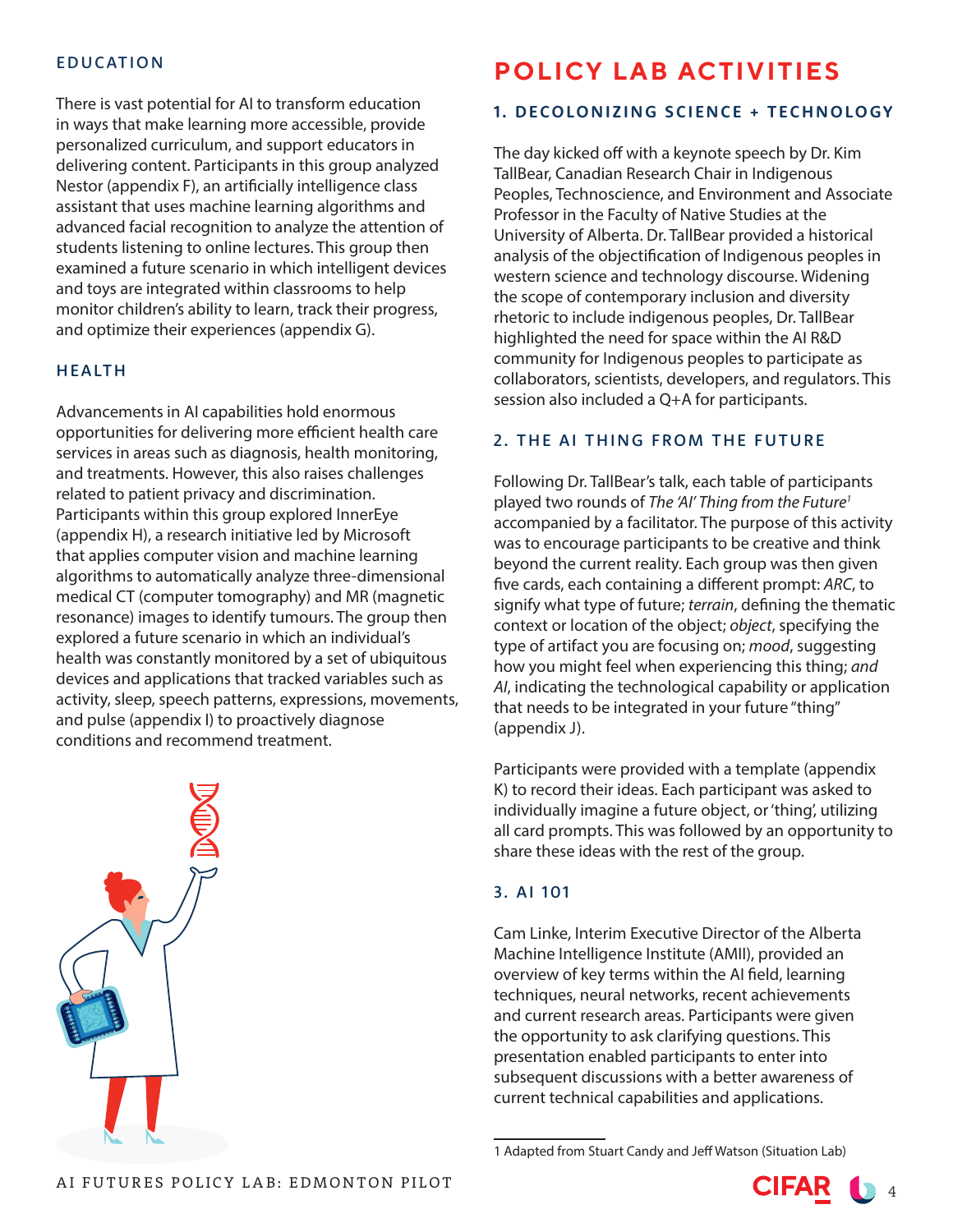#### 4. ANALYZING CURRENT AI APPLICATIONS

Within their pre-assigned groups, participants were presented with an example of a current AI application (Naborly, ROSS Intelligence, Nestor and InnerEye). Each group was given time to read the case study and discuss any preliminary questions they had before moving on to the canvas. Once the group was comfortable in their understanding of the case study, they turned their focus to the first canvas (appendix L). This canvas prompted participants to think about who is impacted and how (positively and/or negatively); what are the potential impacts of this technology at the local, national, and global levels; and what existing policies and programs does this technology impact? Participants were encouraged to actively contribute by writing their ideas on sticky notes and placing them on the canvas, first individually and then as a group.

#### 5. EXAMINING AI IN 2028

This session was designed to enable participants to analyze a possible future scenario that builds upon their current state case study within the same policy domain. Presented with the future scenario, participants were asked to discuss their concerns or excitement regarding the technology. Similar to the first canvas, the canvas for this session (appendix M) prompted participants to imagine which individuals or groups would be impacted by this technology and how (positively and/or negatively), as well as the impacts this technology would have at the local, national, and global levels. The canvas also prompted participants to imagine alternative future scenarios using the current AI application as a starting point.

#### 6. TAKING ACTION TODAY

During the final session of the day, participants were encouraged to review the two previous canvases and reflect upon their discussions (appendix N). This session asked participants to highlight the most important positive and negative socio-political impacts of both the current and future case studies, as well as which individuals or groups experience the most significant impacts (positive and/or negative).

Participants then collaboratively brainstormed and discussed a range of policy options that would enhance the opportunities afforded by the technology they had analyzed throughout the day, while mitigating the risks it could have on society. This exercise was designed to help participants think through which available policy levers could enable them to respond effectively to the issues at hand. Each group then developed two to three policy recommendations to demonstrate their thinking.

Groups were given 5 minutes to outline their case studies, the associated risks and opportunities, and their policy recommendations to the other groups. Policy recommendations are described in the following section.

# **POLICY RECOMMENDATIONS**

*Disclaimer: The following policy recommendations were developed by participants through an exercise designed to help emerging policy makers explore existing policy levers in relation to specific case studies. These do not represent the views of CIFAR and BII+E.* 

#### DOMAIN: HOUSING

Participants discussed a range of possibilities about how AI could drive change in new and existing communities, and even challenge our conception of communities. With a primary focus on the well-being of residents, the group proposed a model of policy development that relies on a feedback loop of values, testing and revision regarding AI policy:

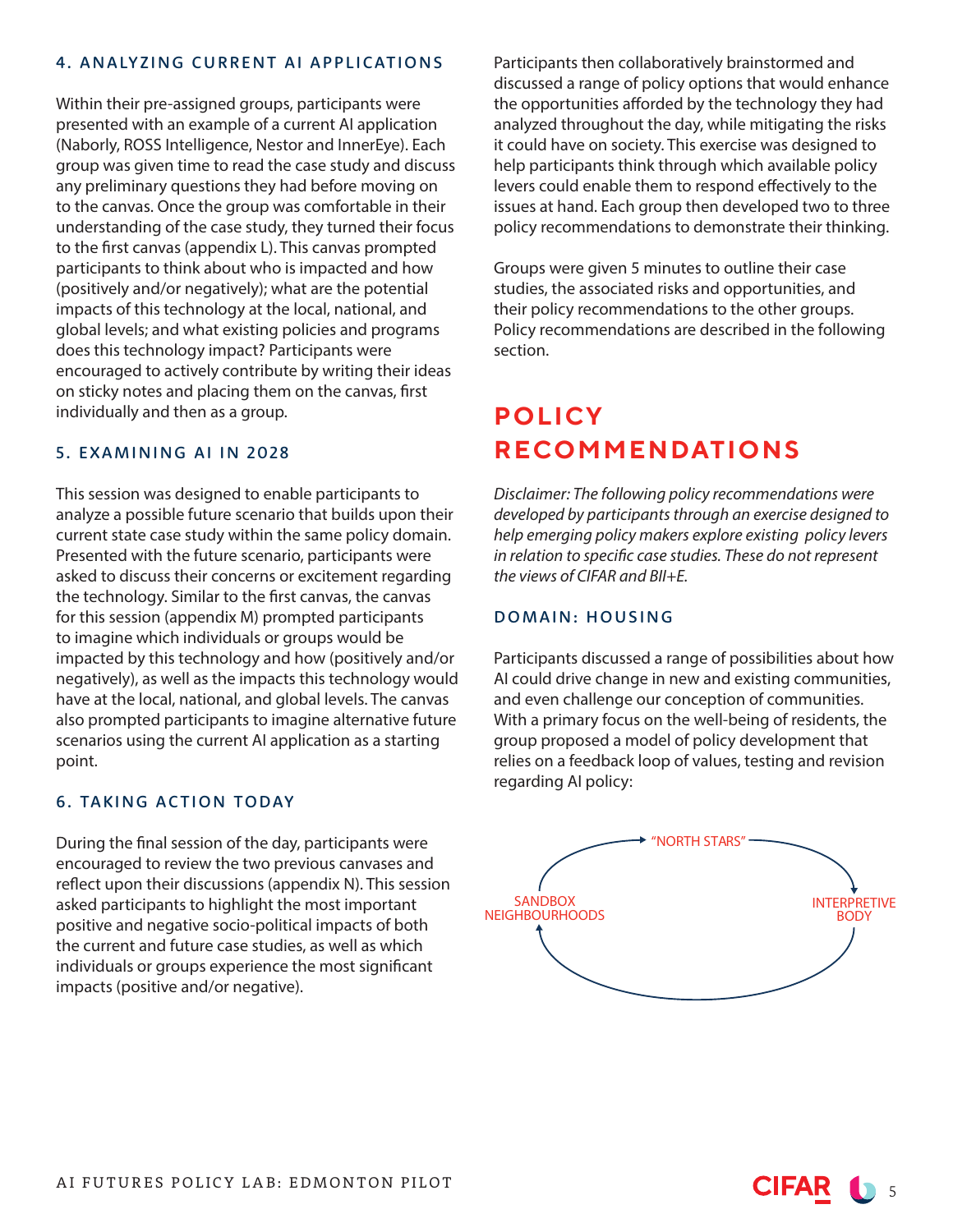- + Develop "North Stars", or guiding values of AI, to inform policy and ensure it serves public interest goals. These would not have the force of law, but would instead be a normative framework<sup>2</sup>.
- + Government should either create an independent body, or task existing bodies (such as the Residential Tenancy Dispute Resolution Service) that would be responsible for interpreting North Star values and assessing AI applications and their impacts within the housing domain.
- + Creation of sandbox neighbourhoods that allow housing developers and residents to experiment with different variants on regulation (for example, on data capture) to assess benefits and drawbacks that can inform revisions to North Star values.

## DOMAIN: JUSTICE

Participants within this group were concerned with prescribing limits to what kind of decisions legal AI assistants or applications are able to make, asking "where do we draw the line?" This included concerns over the kind of information available to these systems, specifically whether these systems would use social media data to make legal decisions. Participants were concerned with how such systems would be audited to mitigate bias and unfair decisions.

- + Government should prescribe limits to manage how, and to what extent, intelligent legal assistants or applications influence or make legal decisions.
- + Policymakers should address the potential impacts this kind of technology may have on legal professionals, and make re-skilling options available for those who could be displaced from their positions.
- + Government should develop policies that would encourage competition within this space, minimizing the existence of monopolies and the amount of money spent in foreign software, products, and services.

#### DOMAIN: EDUCATION

Participants in this group recognized the potential difficulty of enforcing a ban on technology within schools. They therefore maintained that educational technology providers should gain consent from users before tracking students' learning abilities in the interest of student privacy.

Participants within this group also acknowledged that intelligent educational products may become an issue of global competitiveness if other countries allowed or promoted the use of these within their own educational institutions. This factor would need to be accounted for when developing policy around AI in educational settings. Moreover, they think it is critical for policymakers to find the right balance between ensuring these systems are transparent and open source, while managing the privacy of end-users. They therefore recommended:

- + Educational technology should be opt-in.
- + Educators implement policies to control the use of digital technologies within schools, permitting the use of these technologies to specified time periods in hopes of mitigating the associated risks.
- + Government implements mandatory maintenance and open source policies that would ensure regular auditing and provide greater transparency.



<sup>2</sup> While not explicitly mentioned in the discussion, it is possible that these "North Star" principles could draw on existing AI values frameworks, such as the Montreal Declaration.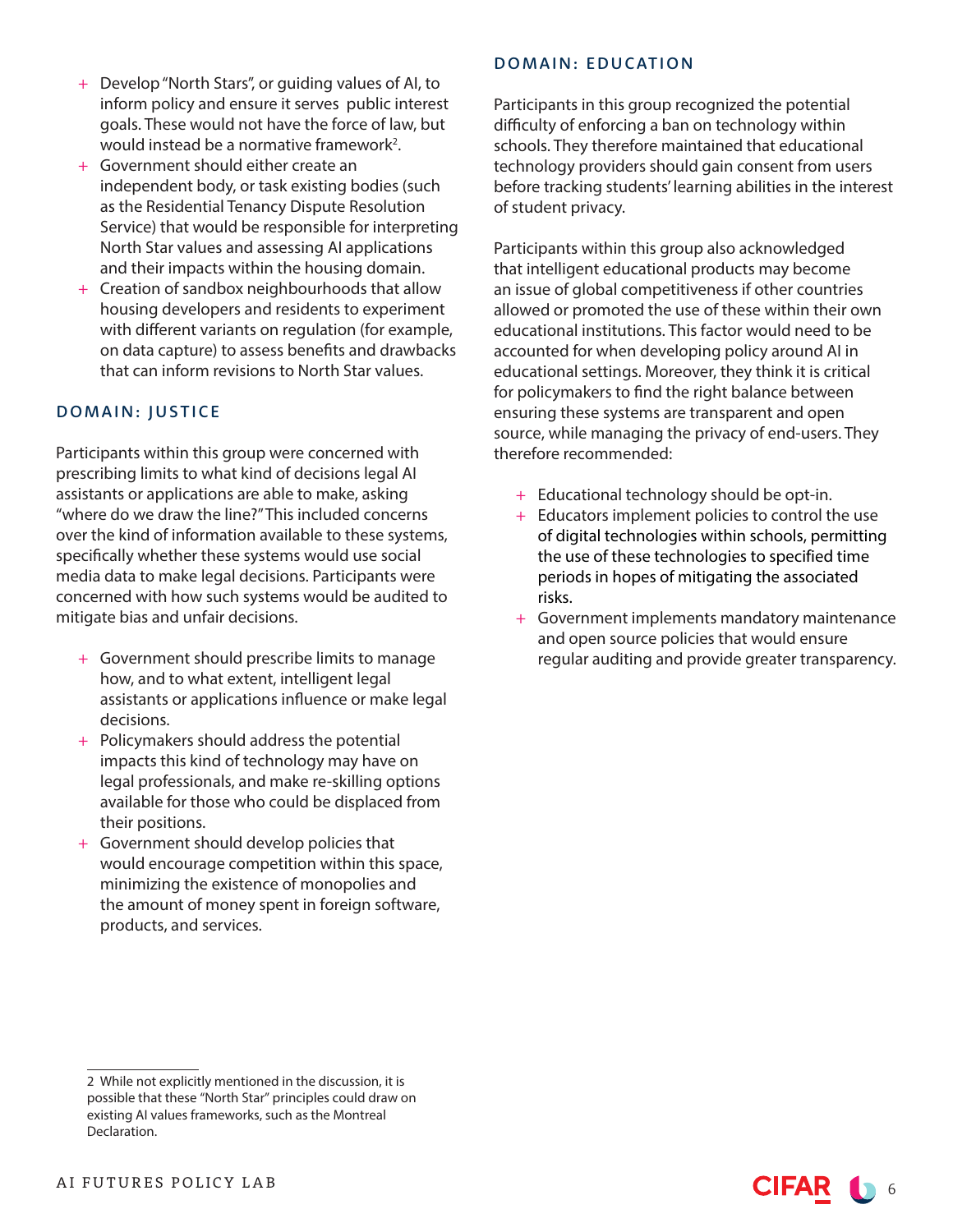#### DOMAIN: HEALTH

Participants within this group were concerned with the lack of research funding that has been dedicated thus far to the social implications of AI within Canada. This group also questioned the ownership and control of patient data throughout the training and deployment lifecycle of an AI application, and believed government should implement safeguards to ensure citizens have control over their health data. Participants also recognized the issues the federal government would face when developing a national policy related to healthcare, and agreed that provincial governments would be the primary vehicles for developing policy addressing the use of AI in the health sector.

- + Increase funding for research into the social impacts of AI.
- + The government should adopt a similar framework to the General Data Protection Regulation (GDPR) to help enforce data ownership and privacy.

## **GENERAL REMARKS**

Like Toronto participants, participant feedback from Edmonton indicated the benefits of being able to connect and collaborate with policymakers with an interest in AI in their own city. In fact, most participants did not know each other before attending the lab, which made for great networking. Most significantly, participants highlighted an appetite for more events like this, which explore the social and political impacts of AI within Canada. Participants also appreciated the ability to provide policy recommendations at the end of the day. However, participants also noted the difficulty in developing policy recommendations that relate to both the current and potential future state. Many recognized that AI policy should be specific to the technological capabilities and its application, and therefore preferred to address one case study in particular. When asked what their key take away from the day was, most participants noted the need for policymakers to keep apace with the rapid development and implementation of AI in society, and ensure their policies are agile enough adapt to technological change over the longterm.

## **NEXT STEPS**

CIFAR and BII+E will be integrating participant feedback to inform the design of our third AI Futures Policy Lab taking place in Vancouver on October 18, 2018. If you would like to participate in one of our upcoming labs in Vancouver, Ottawa or Montreal please contact Gaga Boskovic.



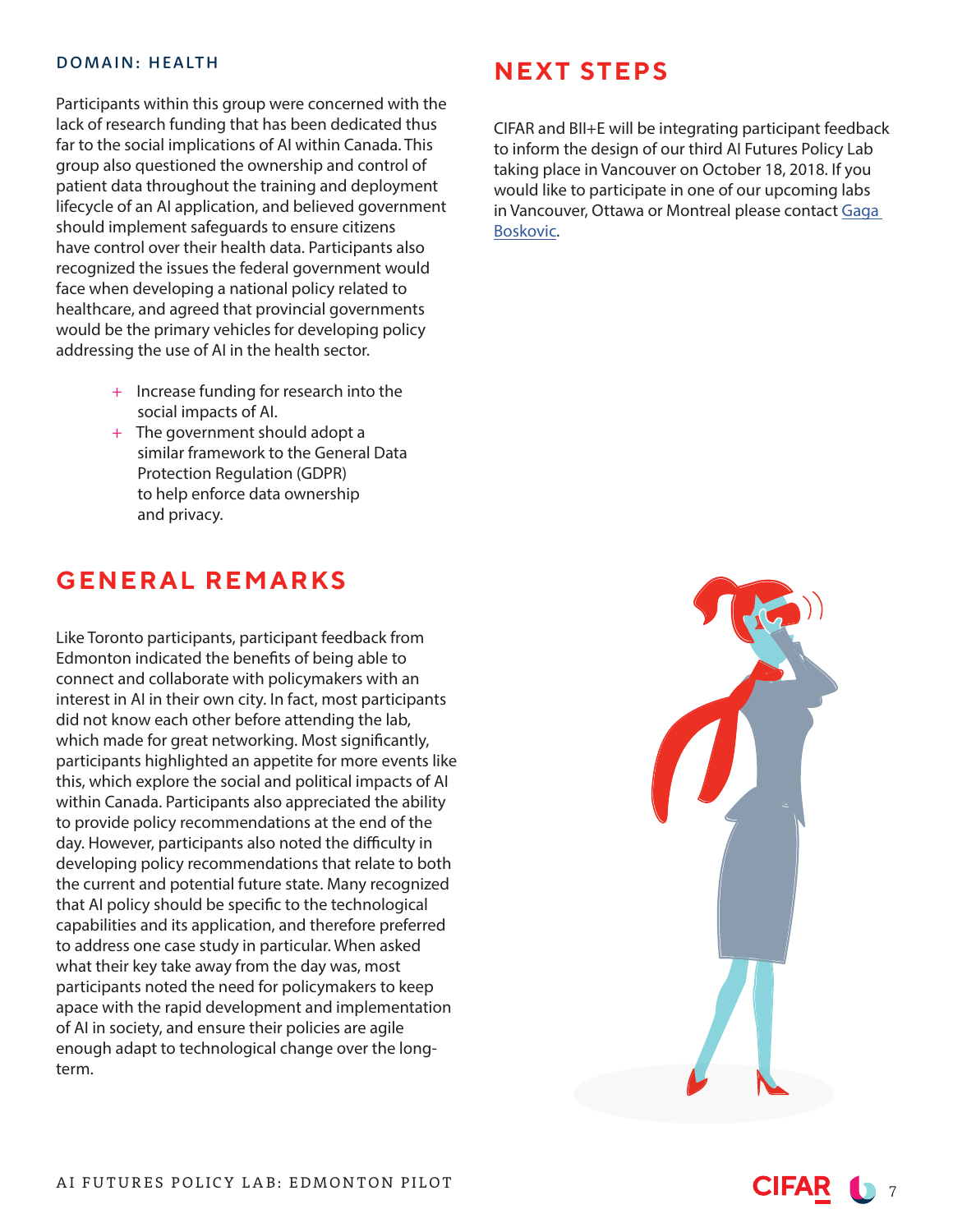# **APPENDICES**

#### **APPENDIX A: AGENDA**

| <b>Time</b>        | <b>Total Time</b> | <b>Activity</b>                                                                                                                                                                                                                                                                                                                                                                        |
|--------------------|-------------------|----------------------------------------------------------------------------------------------------------------------------------------------------------------------------------------------------------------------------------------------------------------------------------------------------------------------------------------------------------------------------------------|
| 8:30am             | <b>30 min</b>     | <b>Light Breakfast + Networking</b>                                                                                                                                                                                                                                                                                                                                                    |
| 9:00am             | 25 min            | <b>Opening Remarks</b><br>Brent Barron, Director of Public Policy, CIFAR<br>$+$<br>Heather Russek, Director, Policy Innovation Platform, The Brookfield Institute for<br>Innovation + Entrepreneurship<br>Kim TallBear, Canadian Research Chair, Indigenous Peoples, Technoscience, and<br>Environment                                                                                 |
| 9:25am             | $20$ min          | <b>Introductions + Warm Up Excrcise</b><br>In small groups, participants will play The AI Thing From the Future, an imagination<br>game that encourages players to generate the most interesting, funny, or thought-pro-<br>voking ideas for artifacts from the future.                                                                                                                |
| 9:45am             | <b>60 min</b>     | AI 101<br>Cam Linke, Interim Executive Director, Alberta Machine Intelligence Institute (AMII)                                                                                                                                                                                                                                                                                         |
| 10:45am            | $15$ min          | <b>Break</b>                                                                                                                                                                                                                                                                                                                                                                           |
| 11:00am            | <b>60 min</b>     | <b>Analyzing Current AI Applications</b><br>In small groups, participants will dive deeper into a current application of AI,<br>analyzing its social, economic, and political impacts. Groups will also be asked to<br>forecast what this technology might look like in a year, and what new implications<br>this may have.                                                            |
| 12:00pm            | 45 min            | Lunch                                                                                                                                                                                                                                                                                                                                                                                  |
| 12:45pm            | <b>75 min</b>     | <b>Examining AI in 2028</b><br>In small groups, participants will explore the social, political, economic, and ethical<br>dimensions of a future AI scenario.                                                                                                                                                                                                                          |
| 2:00pm             | 15 min            | <b>Break</b>                                                                                                                                                                                                                                                                                                                                                                           |
| 2:15 <sub>pm</sub> | <b>60 min</b>     | <b>Taking Action Today</b><br>Reflecting on the previous sessions, participants will brainstorm relevant forms of<br>government interventions that can be used to support the ethical development and<br>beneficial use of AI. In small groups, attendees will collaboratively draft a short policy<br>recommendation based on the case studies that have examined throughout the day. |
| 3:15pm             | 45 min            | <b>Presentations &amp; Closing</b><br>Each group will have the opportunity to present their policy recommendation to the<br>larger room.                                                                                                                                                                                                                                               |
| 4:00pm             | 15 min            | <b>Social &amp; Networking</b>                                                                                                                                                                                                                                                                                                                                                         |

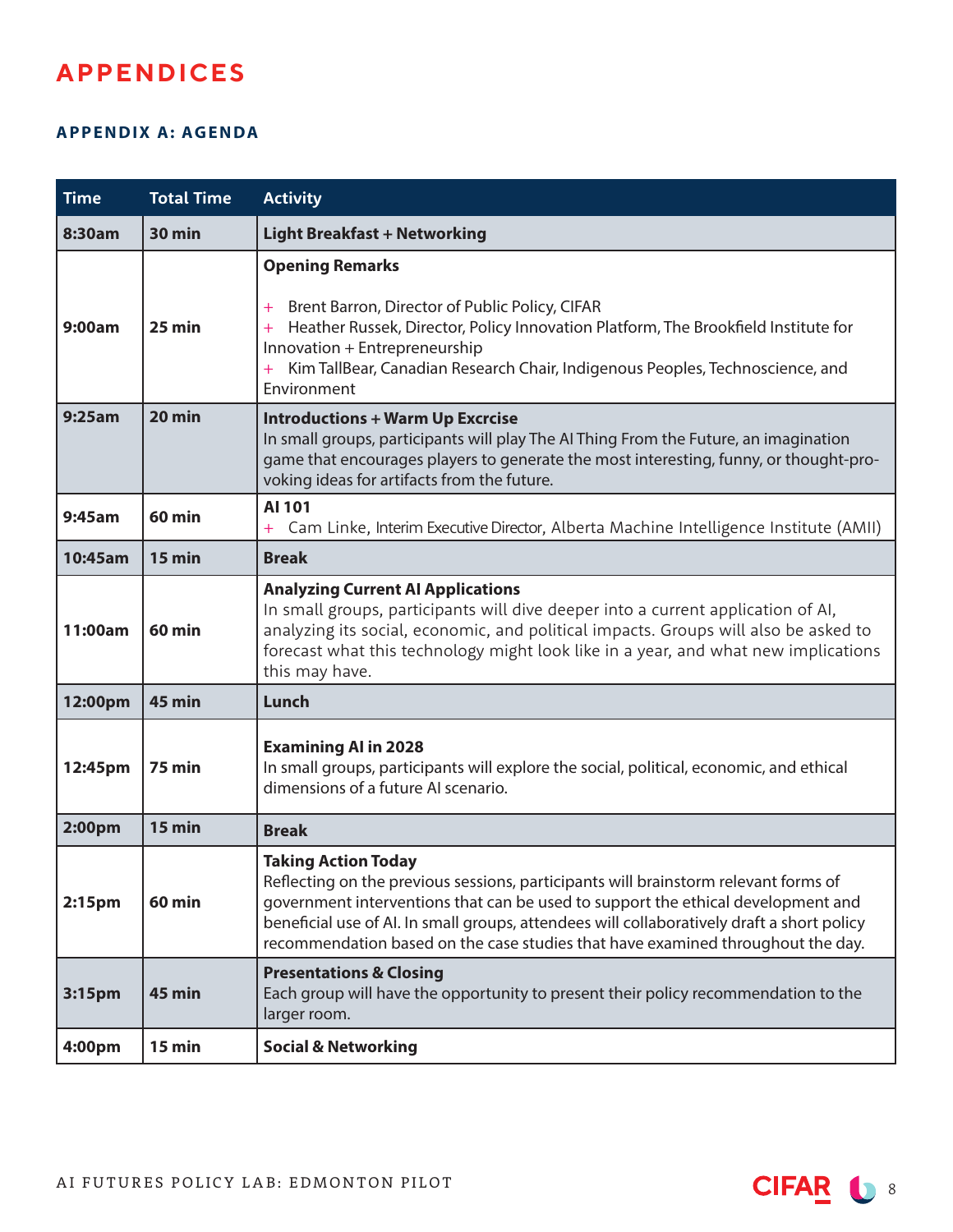#### **APPENDIX B:** *NABORLY*

Founded in 2015, Naborly is a tenant screening application that generates risk scores, enabling landlords to make smarter letting decisions.

Naborly serves as a free online application for property rentals. Landlords send prospective tenants a link to the online application to fill in their rental history, employment, and financial information. Naborly then analyzes and produces an applicant risk score based on the applicant's income, identity and employment, credit ratings, criminal records, and rental history. Naborly's Applied Artificial Intelligence system, SHERLY, an inductive, deductive, and reductive reasoning system, continuously learns from thousands of rental applicants and their tenancy outcomes, allowing it to better identify patterns of risk.

Through this process, Naborly removes traditional factors of discrimination stemming from landlord biases relating to tenant finance, social class, or race. Additionally, Naborly adjusts its scoring for each unique applicant, taking current rental property characteristics and the market prices into consideration. Results are delivered to the landlord within minutes of the application being submitted.

After an application is submitted, Naborly automatically creates a personal private profile, which stores information for future applications. This helps tenants build a verified rental history without the need for printing, scanning, and faxing documents. All information collected by Naborly on prospective and current tenants, landlords, as well as API Partners is protected by a state-ofthe-art data security infrastructure. This ensures that the data held by Naborly remains accessible only to authenticated users and recipients with expressed permission from the user. Tenants can then use Naborly to apply to landlords that do not yet use the system.

Naborly democratizes rental record keeping though the use of its global open\_DOOR database system, which allows tenants, landlords and property managers to share feedback, evictions, judgements, and verified disputes. This provides both prospective applicants and tenants with an added layer of transparency before entering into a rental contract. While Naborly is fully compliant with Privacy and Fair Housing laws across the US and Canada, and its algorithms are regularly audited to ensure it continues to meet the requirements for compliance, this does not mean its system is verified beyond its compliance to these laws.

#### **APPENDIX C:** *SMART DEVELOPMENT*

A housing developer has included smart home technology driven by artificial intelligence in a large condo complex under development. Built-in voice, facial and gait recognition, as well as embedded sensors, provide security, automated services, predictive maintenance, and enforcement of condo by-laws.

Residents are able to opt-out of the installation or data collection by this private company, providing they are willing to pay an additional fee representing the market value of their data streams and compensation to their neighbours for the reduced accuracy of predictions.

The municipal government proposes a public-private partnership with the housing developer to bring the same model to a new affordable housing development. In exchange for anonymized data rights of residents, the developer will build high quality, affordable housing for half the cost of a typical development – a welcome prospect for cash-strapped municipalities. Residents will still have the option to pay to opt-out of data collection, but the fee is effectively insurmountable for residents that qualify for affordable housing.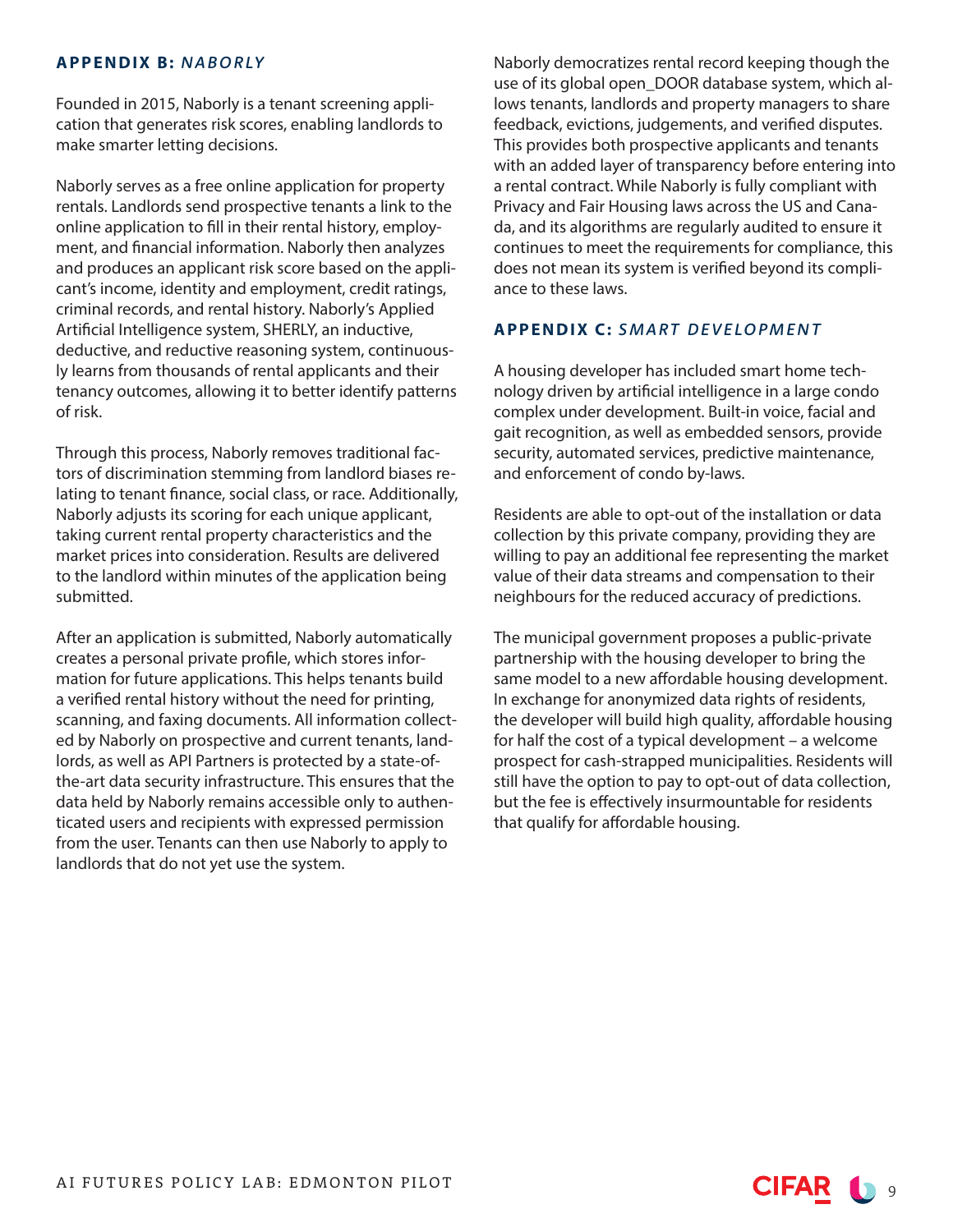#### **APPENDIX D:** *ROSS INTELLIGENCE*

ROSS is an artificially intelligent legal research tool that applies cutting-edge natural language processing (NLP) to increase lawyer's ability to sort through and find information relevant to their cases. Lawyers need to do substantial legal research to prepare for a case, normally taking days, weeks, or even months to source out information - but ROSS can now automate this process. Using a combination of advanced keyword search and machine learning, ROSS enables lawyers to identify relevant information faster and more efficiently, and even uncover information that could have been missed by sifting through over a billion text documents per second.

ROSS's advanced NLP technology has been trained to understand legal jargon and encompasses all American case law. Lawyers can enter queries such as, "When is secondary liability with respect to copyright infringement established?" and receive an overview of relevant key points drawn from a database of published and unpublished case law, substantive law, procedural law, and legal analysis.

ROSS is also able to track relevant developments in the law related to a specific legal issue and notify lawyers of relevant legal updates. Additionally, lawyers are able to upload a range of legal documents, such as memos, motions, or briefs, for ROSS to analyze and flag cases cited in the document that have received negative treatments in court.

Built on IBM Watson's cognitive computing platform, ROSS learns from past interactions and improves its accuracy the more its system is used. ROSS is currently used by law firms such as Baker Hostetler and Latham & Watkins LLP.

#### **APPENDIX E:** *SUMMARY JUDGEMENTS*

Based in part on the success and accuracy of legal summary and prediction technologies, a small but increasing number of administrative and quasijudicial bodies are now using myJudgement, an AI application that makes initial judicial decisions by scanning uploaded legal documents, and finding similarities across a database of past cases and related judgements using natural language processing (NLP). These automated decisions are limited to relatively small matters, such as fines or ticket disputes, and do not play a part in the criminal justice system. In all cases, decisions made by myJudgement can be appealed in front of to a human judge.

However, some access to justice advocates have raised the possibility that myJudgement could serve a barrier to those who are unfamiliar with navigating bureaucracy and tribunals and who don't "optimize" their written and verbal statements in a way that is interpretable to myJudgement's software. Others are concerned that automating low-level decisions is creating a rationale for reductions in resources across the justice sector. Yet, supporters of myJudgement argue that both of these issues problems existed prior to the introduction of automation to law.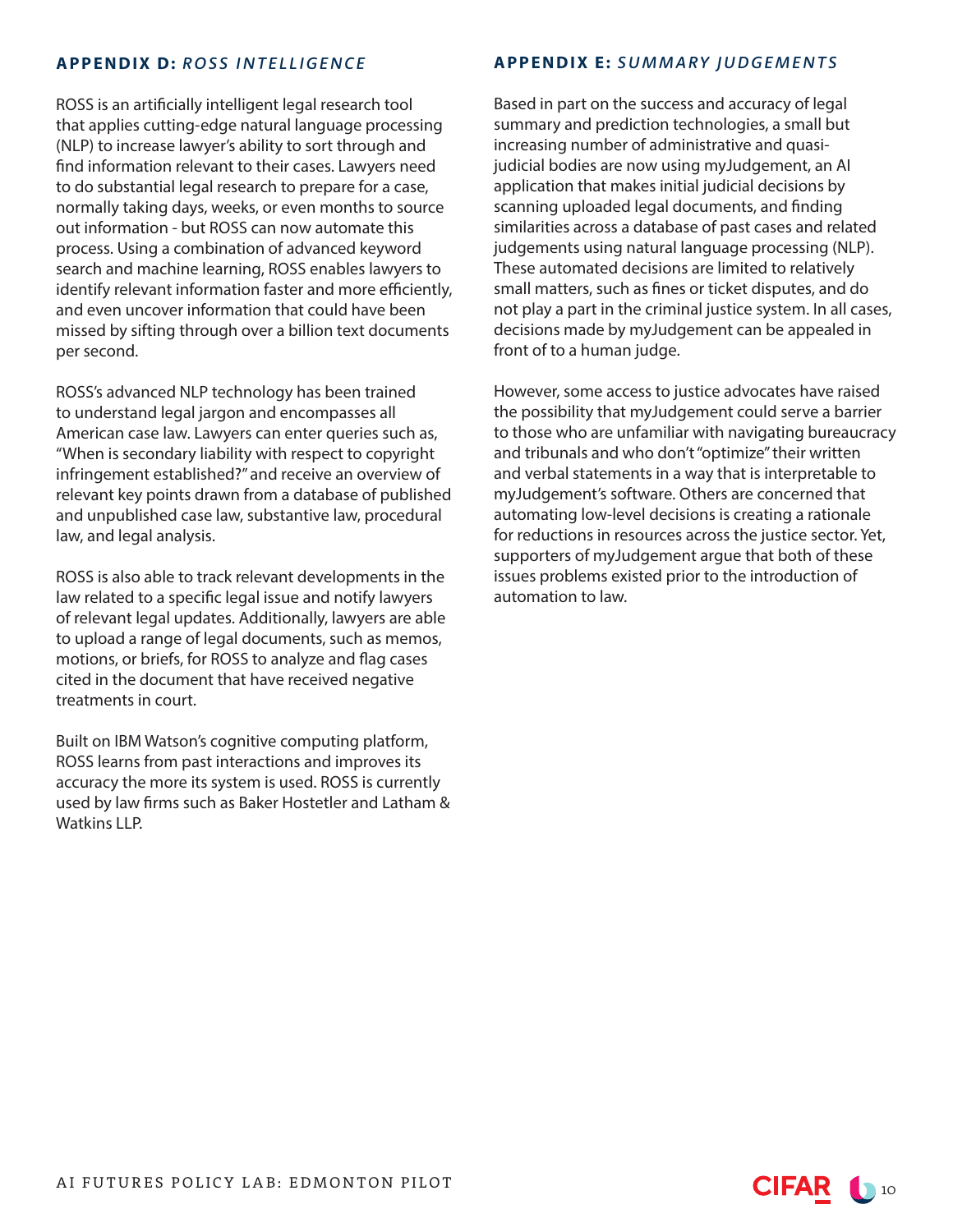#### **APPENDIX F:** *NESTOR*

Nestor, developed by LCA Learning, is an artificial intelligence class assistant that uses machine learning algorithms and advanced facial recognition to analyze student attention while listening to online lectures. The software is currently being used for two online courses offered through the ESG business school in Paris, France.

Nestor aims to enhance the performance of both the student and the teacher. Using students' webcams, Nestor's facial recognition software tracks 20 key landmarks on the students face - including the eyes, brows, mouth, and jaw - and can even detect when a student has pulled out their phone. Facial expressions are measured using three variables. The first is engagement, which measures facial muscle activation that detects expressiveness and responsiveness. The second is valence, which measures the positive and negative facial expressions. The third is attention, which measures focus according to head orientation.

Once the system detects the student has lost focus, it can send a message alerting them to pay attention. Nestor can also predict when a student may start to drive away again, sending them a signal to stay focused before attention is lost. Nestor also quizzes students on content that was covered while they appeared to be distracted. Student performance and attention analysis, particularly when focus decreases, is then relayed to the teacher who can adjust future lessons appropriately.

Nestor's software can also integrate with students' social network profiles and calendars to suggest study times and foster more effective study habits. For example, if a student has a tendency to watch YouTube videos at 11:00am on Sundays, Nestor can suggest that as a time for a study session instead.

Nestor encrypts, anonymizes and stores analysis data, but does not currently keep video footage or sell it to advertisers.

#### **APPENDIX G:** *ADAPTIVE EDUCATION*

An increasing number of services and devices, from websites to wearables to toys, seek to monitor and optimize children's learning abilities. These range widely in terms of proven efficacy, standards, cost, accessibility, and data portability. In response to the growing market of smart educational devices, school boards have taken different approaches to whether – and how – to integrate these technologies into the classroom. Some private and charter schools have piloted the integration of smart toys to aid in student learning evaluation and classroom-tracking, in which a software tracks each student's progress in real-time, to building profiles of strengths, weaknesses, as well as identify at-risk students.

However, public school boards have banned the use of these products in the classroom on the grounds that they may interfere with standardized evaluation criteria and can affect a teacher's ability to manage their students.

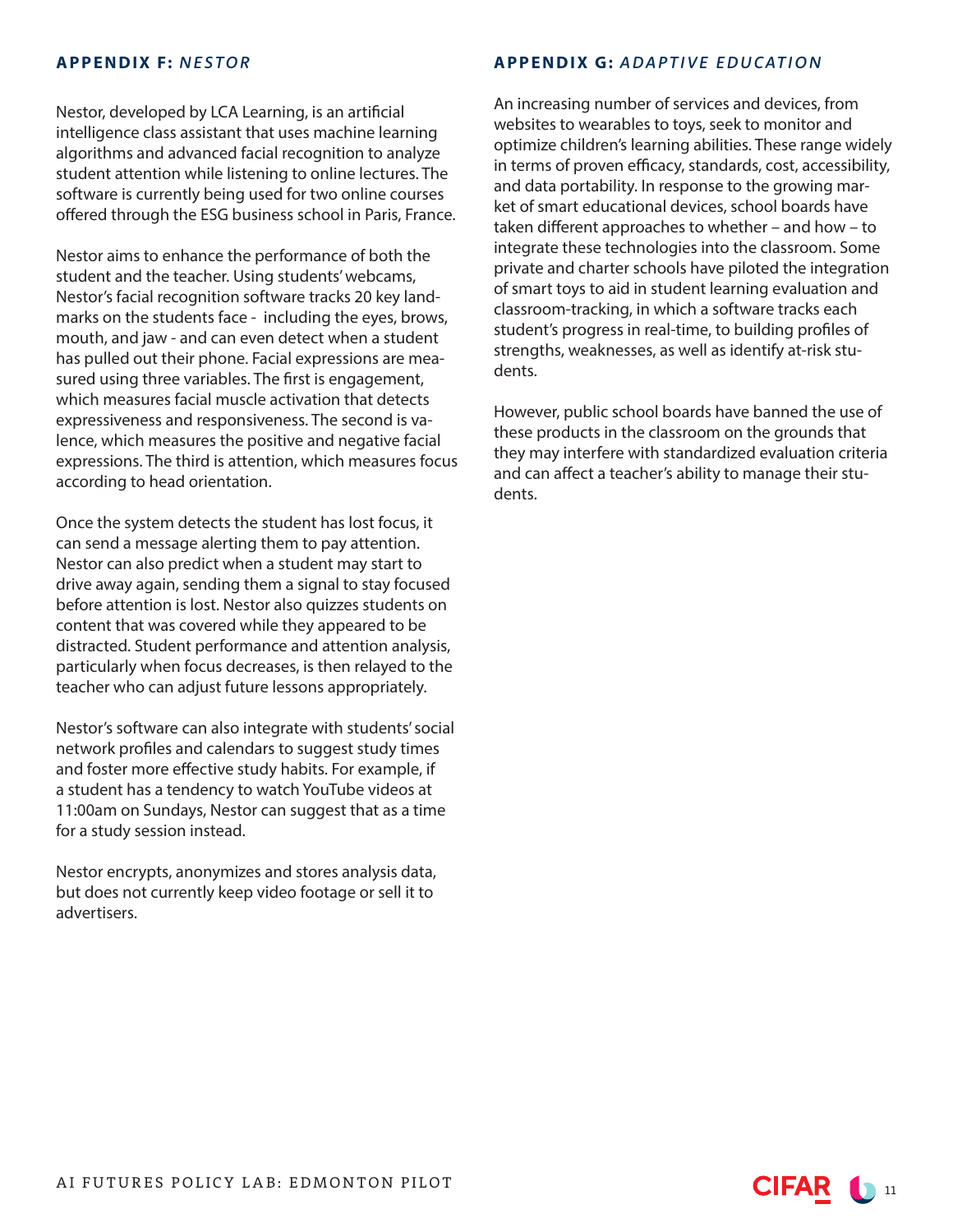#### **APPENDIX H:** *INNEREYE*

Project InnerEye, a research initiative led by Microsoft, applies state-of-the-art computer vision and machine learning algorithms to automatically analyze threedimensional medical CT (Computer Tomography) and MR (Magnetic Resonance) images to identify tumours and organs at risk.

The current processes of marking up radiology images is time consuming and expensive, with images often only marked up once before radiotherapy begins, and once again at the end of the treatment cycle. InnerEye serves to enhance the workflow of healthcare professionals, such as radiologists, surgeons, and medical physicists by analyzing images pixel-by-pixel to identify the exact position and size of the tumour, as well as the healthy organs that surround it. This enables healthcare professionals to more effectively plan a patient's radiotherapy strategy or surgery navigation.

By making this process more effective and cost efficient, InnerEye patients can potentially receive "adaptive radiotherapy", with scanning, image markup, and therapy planning being done after every treatment session. In doing so, InnerEye can help identify which type of treatment works best by monitoring changes in tumour size.

InnerEye has been trained on scores of images from past patients that have been marked up by experienced health professionals, meaning its system should perform as well as a leading expert every time. Nevertheless, doctors retain full control of InnerEye's system, and can make adjustments to the software at any time until they are completely satisfied with the results they receive.

InnerEye is currently being used by the UK's National Health Service for prostate cancer diagnosis and treatment, but could potentially benefit any health processes that use 3D imaging.

#### **APPENDIX I:** *AI-DRIVEN HEALTH MONITORING*

An increasing number of services and devices, from websites to wearables to toys, seek to monitor and optimize children's learning abilities. These range widely in terms of proven efficacy, standards, cost, accessibility, and data portability. In response to the growing market of smart educational devices, school boards have taken different approaches to whether – and how – to integrate these technologies into the classroom. Some private and charter schools have piloted the integration of smart toys to aid in student learning evaluation and classroom-tracking, in which a software tracks each student's progress in real-time, to building profiles of strengths, weaknesses, as well as identify at-risk students.

However, public school boards have banned the use of these products in the classroom on the grounds that they may interfere with standardized evaluation criteria and can affect a teacher's ability to manage their students.

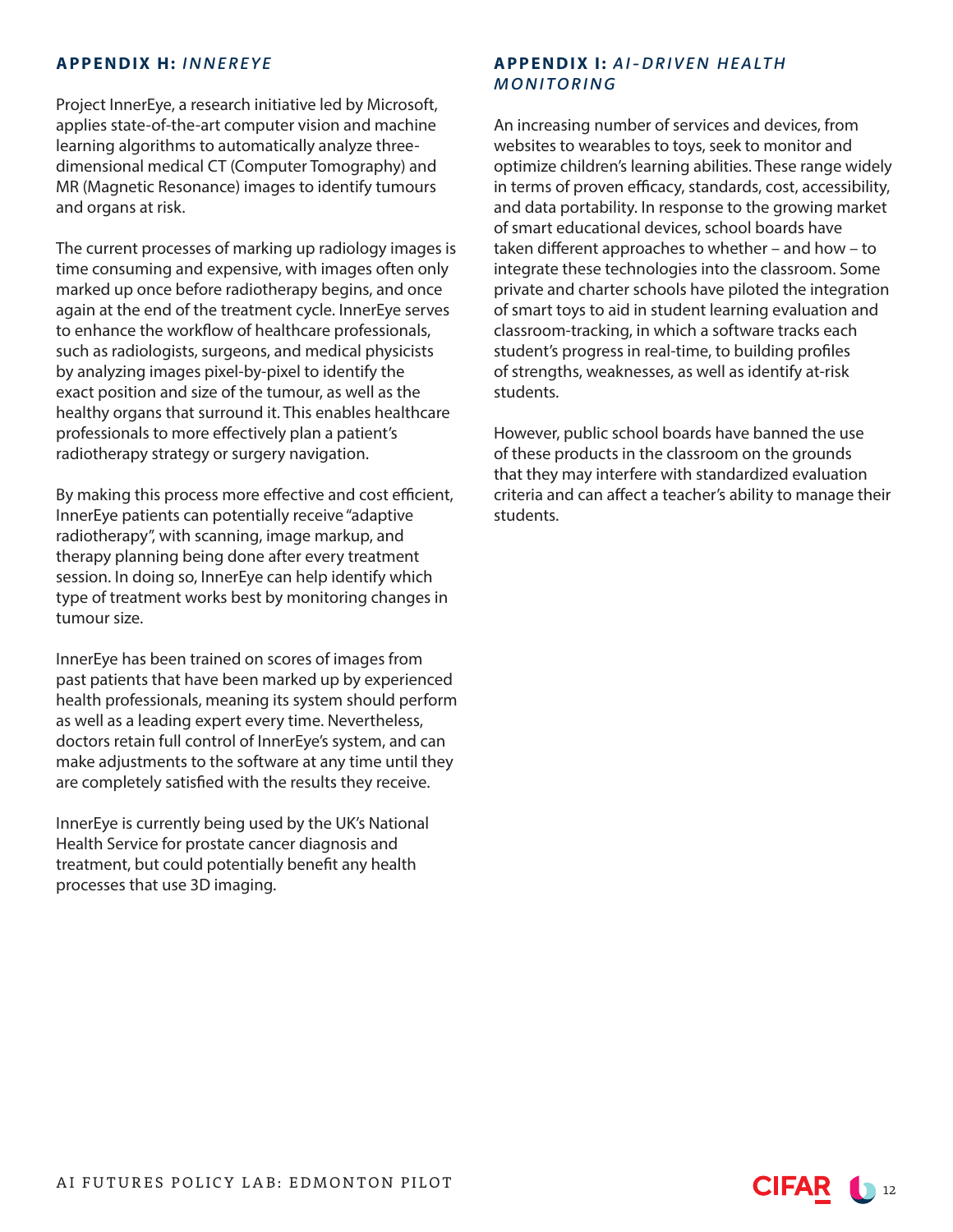#### **APPENDIX J:** *THE AI THING FROM THE FUTURE KEY*

*ARC* outlines the type of future that the "thing" comes from, and how far away it is from today. There are four types of Arc cards, each an umbrella for countless possible scenarios:

- 1 *Growth:* a future in which "progress" has continued
- 2 *Collapse:* a future in which society as we know it has come apart
- 3 *Discipline:* a future in which order is deliberately coordinated or imposed
- 4 *Transformation:* a future in which a profound historical evolution has occurred

*TERRAIN* is the thematic context or location where this object could be found in that future. *OBJECT* is the focus of your imagination - a specific cultural artifact that reveals something about how this future is different from today. *MOOD* suggests how it might feel to experience this thing from the future. *AI* indicates the technological capability or application that needs to be integrated in the artifact you create.

As an example, imagine you are presented with the five cards below:



These cards point towards a future in which progress has continued, in the domain of shopping, with the focus being a song, accompanied by a feeling of amusement, and the use of predictive analytics. In imagining a thing associated with the prompts on these cards, you may think that a century from now, there will be fitting rooms that predict which songs you like to hear while you are shopping. This will help elevate the experience by leaving you with the feeling of amusement.

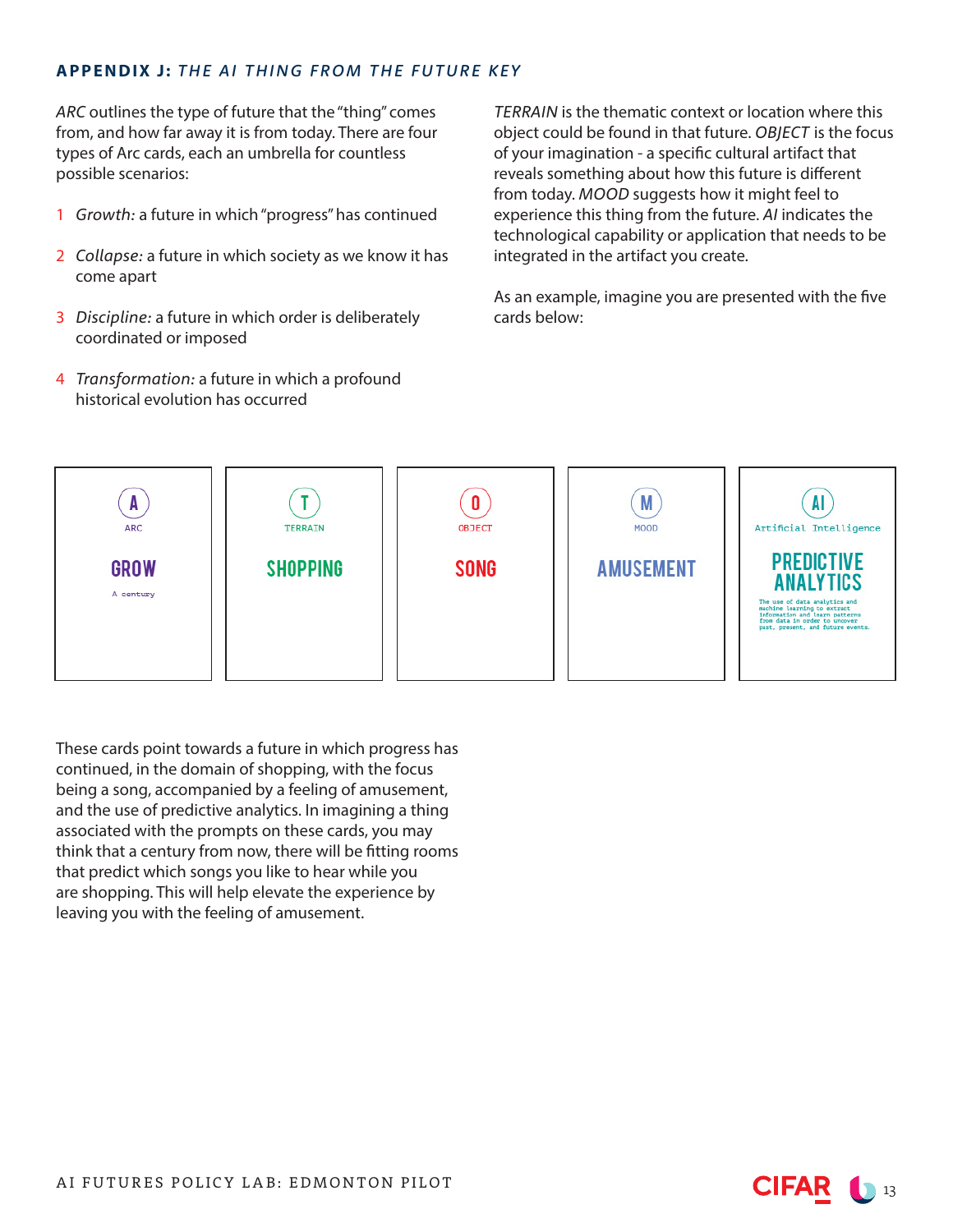#### **APPENDIX K:** *THE AI THING FROM THE FUTURE TEMPLATE*



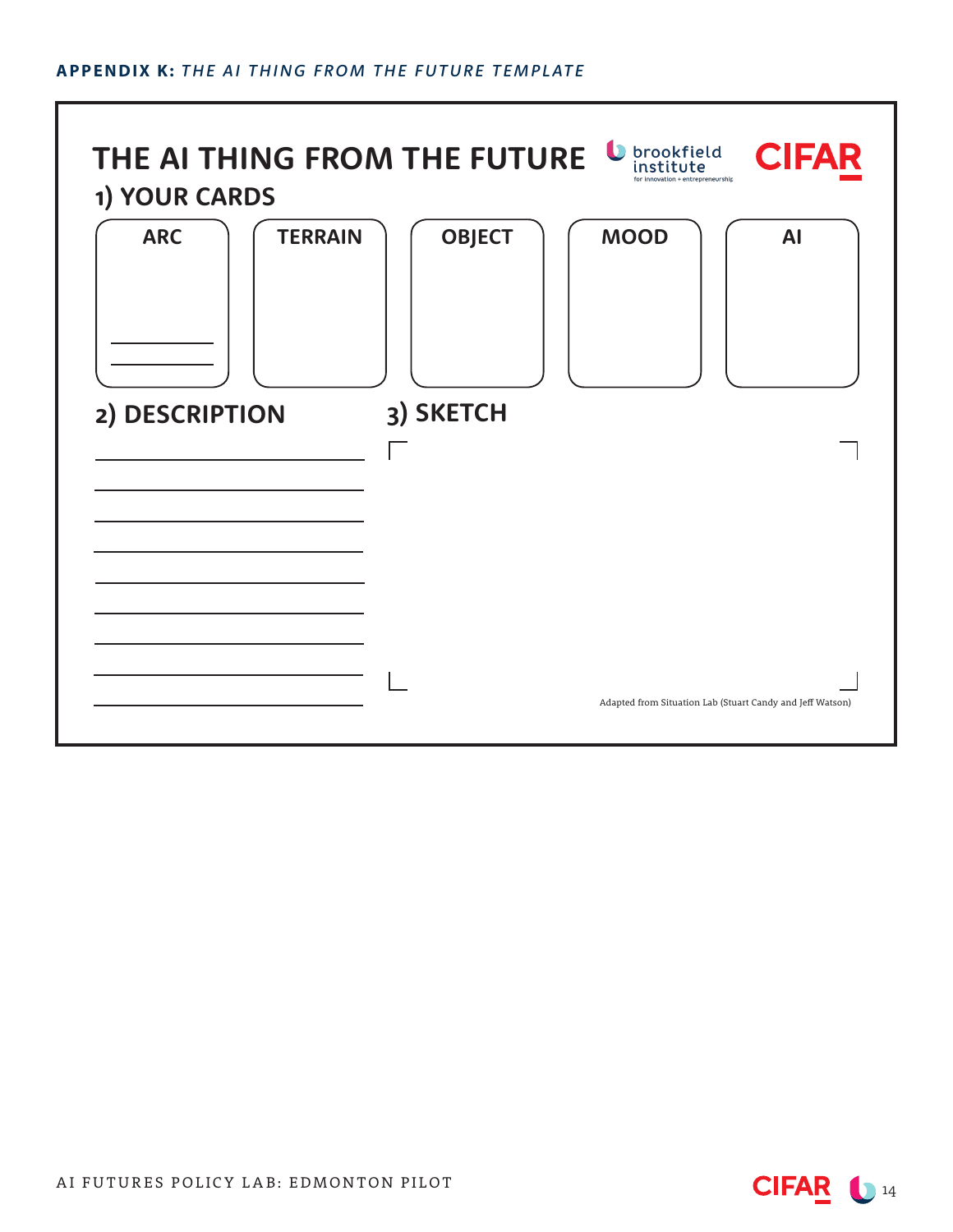#### **APPENDIX L:** *CANVAS 1*

Case Study.

# **Canvas #1: 2018**



| Step<br>How are different groups experiencing both positive and negative effects? |                                                                                         |               |  |  |
|-----------------------------------------------------------------------------------|-----------------------------------------------------------------------------------------|---------------|--|--|
| Stakeholders                                                                      | <b>D</b> Positive                                                                       | Negative<br>Œ |  |  |
|                                                                                   |                                                                                         |               |  |  |
|                                                                                   |                                                                                         |               |  |  |
|                                                                                   |                                                                                         |               |  |  |
|                                                                                   |                                                                                         |               |  |  |
|                                                                                   |                                                                                         |               |  |  |
|                                                                                   |                                                                                         |               |  |  |
|                                                                                   |                                                                                         |               |  |  |
|                                                                                   |                                                                                         |               |  |  |
| $\binom{\text{Step}}{2}$ What are the potential impacts of this technology?       | What existing policies and programs are<br>Step<br>affected?<br>$\overline{\mathbf{3}}$ |               |  |  |
| Local                                                                             | National<br>Global                                                                      |               |  |  |
| Social                                                                            |                                                                                         |               |  |  |
| Technological                                                                     |                                                                                         |               |  |  |
| Environmental                                                                     |                                                                                         |               |  |  |
| Economic                                                                          |                                                                                         |               |  |  |
| Political                                                                         |                                                                                         |               |  |  |
| Values                                                                            |                                                                                         |               |  |  |
|                                                                                   |                                                                                         |               |  |  |
|                                                                                   |                                                                                         |               |  |  |
|                                                                                   |                                                                                         |               |  |  |

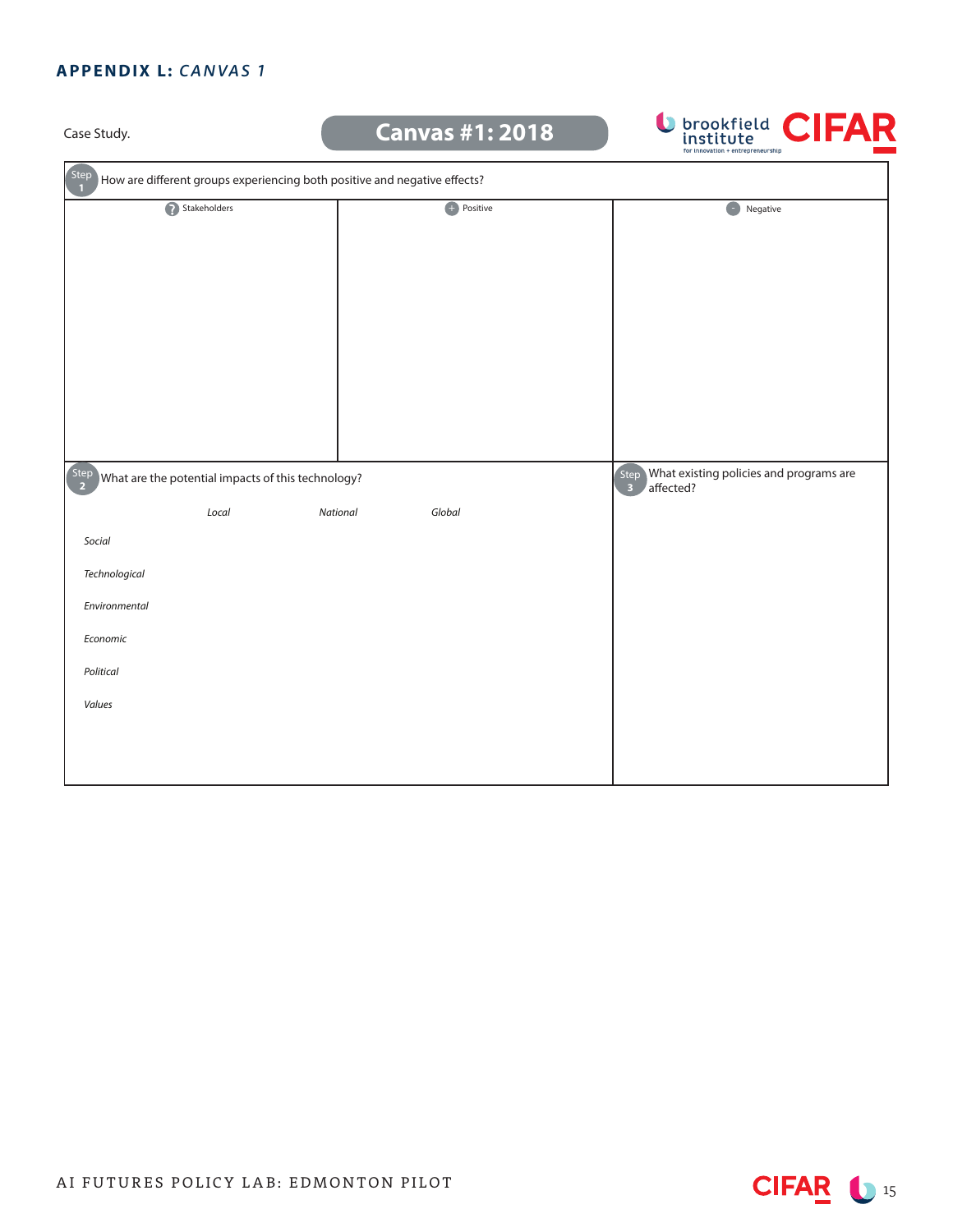## **APPENDIX M:** *CANVAS 2*

| Case Study.                                                                       |                        | <b>Canvas #2: Envisioning 2028</b>               | for innovation + entrepreneurship | <b>U</b> brookfield <b>CIFAR</b> |
|-----------------------------------------------------------------------------------|------------------------|--------------------------------------------------|-----------------------------------|----------------------------------|
| What could have happened differently in this<br>Step<br>future?                   | Step<br>$\overline{2}$ | What are the potential impacts of this scenario? |                                   |                                  |
|                                                                                   |                        | Local                                            | National                          | Global                           |
|                                                                                   | Social                 |                                                  |                                   |                                  |
|                                                                                   | Technological          |                                                  |                                   |                                  |
|                                                                                   | Environmental          |                                                  |                                   |                                  |
|                                                                                   | Economic               |                                                  |                                   |                                  |
|                                                                                   | Political              |                                                  |                                   |                                  |
|                                                                                   | Values                 |                                                  |                                   |                                  |
| Step<br>How are different groups experiencing both positive and negative effects? |                        |                                                  |                                   |                                  |
| Stakeholders                                                                      |                        | <b>Positive</b>                                  |                                   | Negative                         |
|                                                                                   |                        |                                                  |                                   |                                  |
|                                                                                   |                        |                                                  |                                   |                                  |
|                                                                                   |                        |                                                  |                                   |                                  |
|                                                                                   |                        |                                                  |                                   |                                  |
|                                                                                   |                        |                                                  |                                   |                                  |